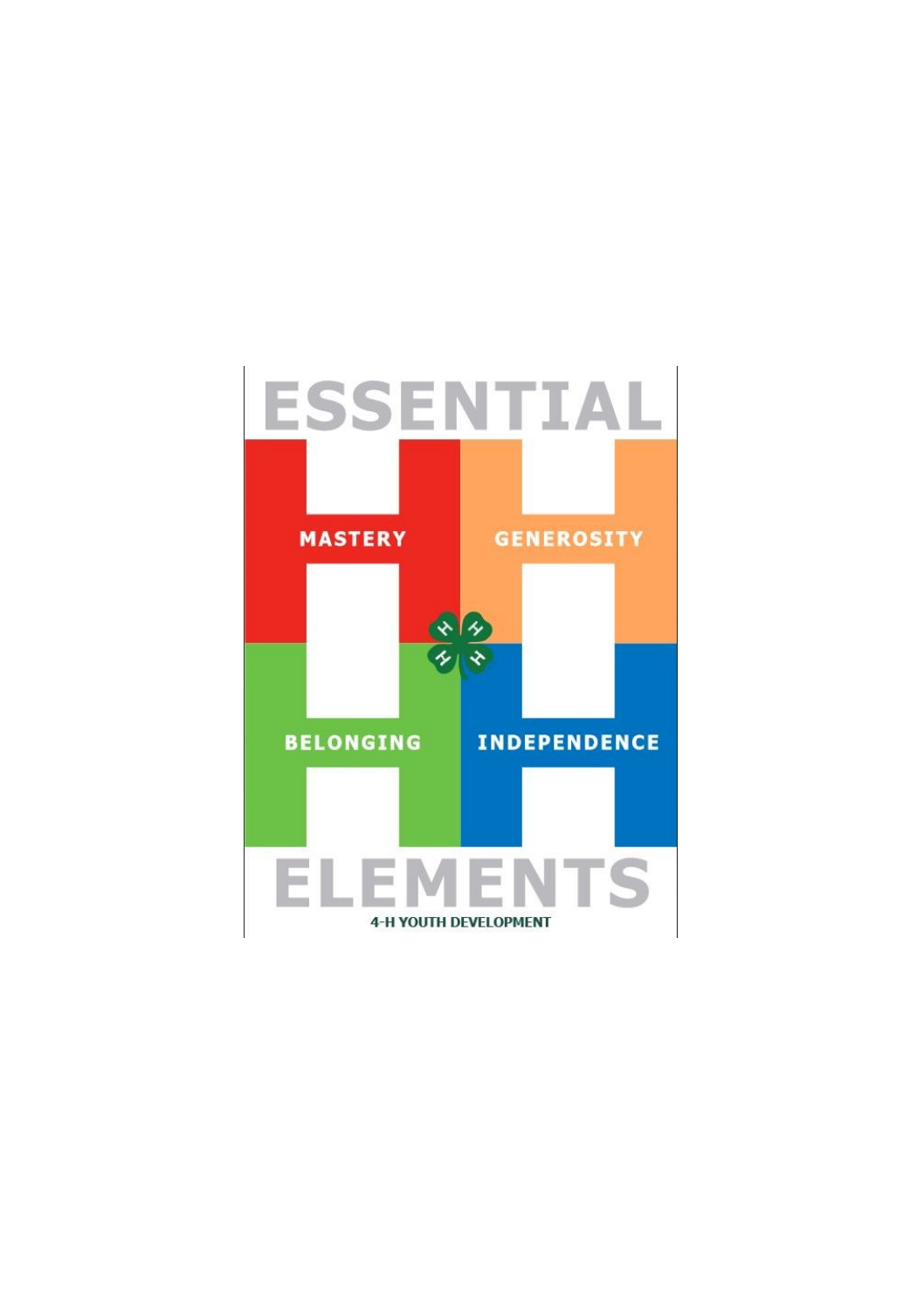## **Belonging**

Youth need to know that they are cared about by others and feel a sense of connection to others in the group. This "fellowship" has always been an important part of a 4-H experience. 4-H gives youth the opportunity to feel physically and emotionally safe while actively participating in a group. Current research emphasizes the importance for youth to have opportunities for long-term consistent relationships with adults other than parents. This research suggests that a sense of

belonging may be the single most powerful positive ingredient we can add into the lives of children and youth.

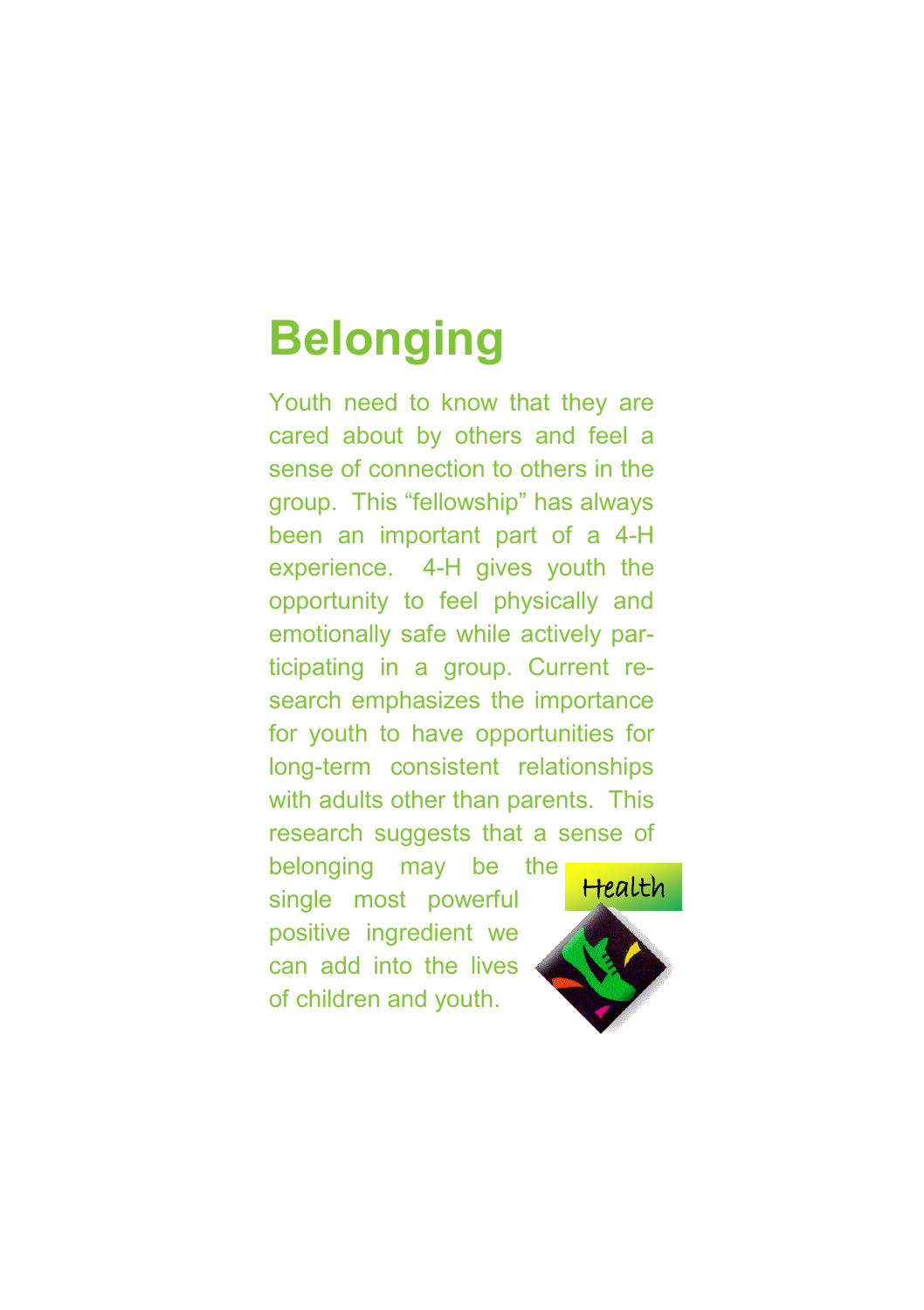## **Mastery**

To develop self-confidence, youth need to feel and believe they are capable and must experience success at solving problems and meeting challenges. By exploring 4-H projects and activities, youth master skills to make positive career and life choices. To do so, youth must have access to quality, researchbased content and have the opportunity to learn by doing. Youth also need a safe environment for making mistakes and getting feedback, not just through competition but also as an ongoing element of participation. Finally, youth Hands

need the breadth and depth of topics to pursue their own interests.

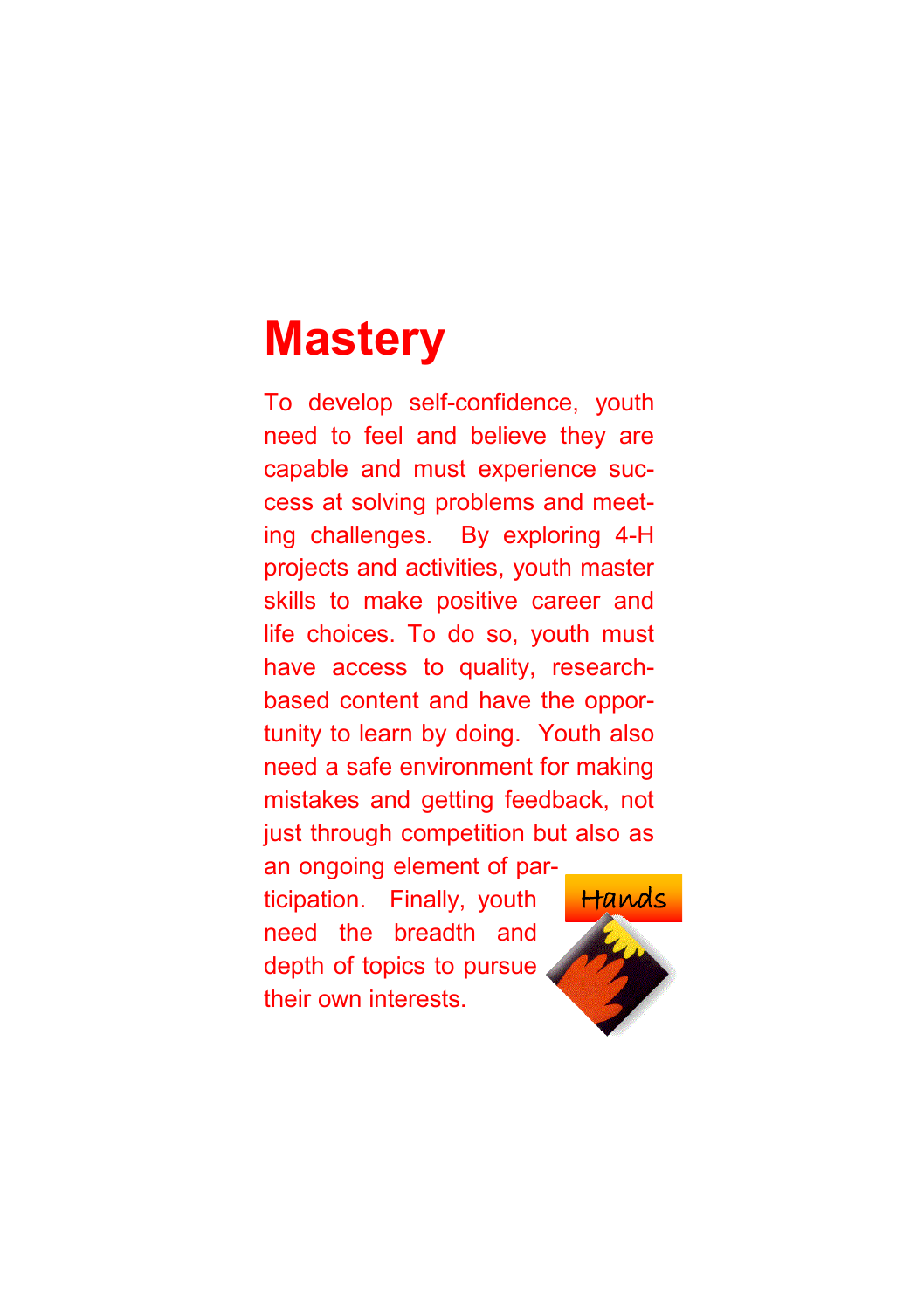## **Independence**

Youth need to know that they are able to influence people and events through decision-making and action. By exercising independence through 4-H leadership opportunities, youth mature in self-discipline and responsibility, learn to better understand themselves, and become independent thinkers.